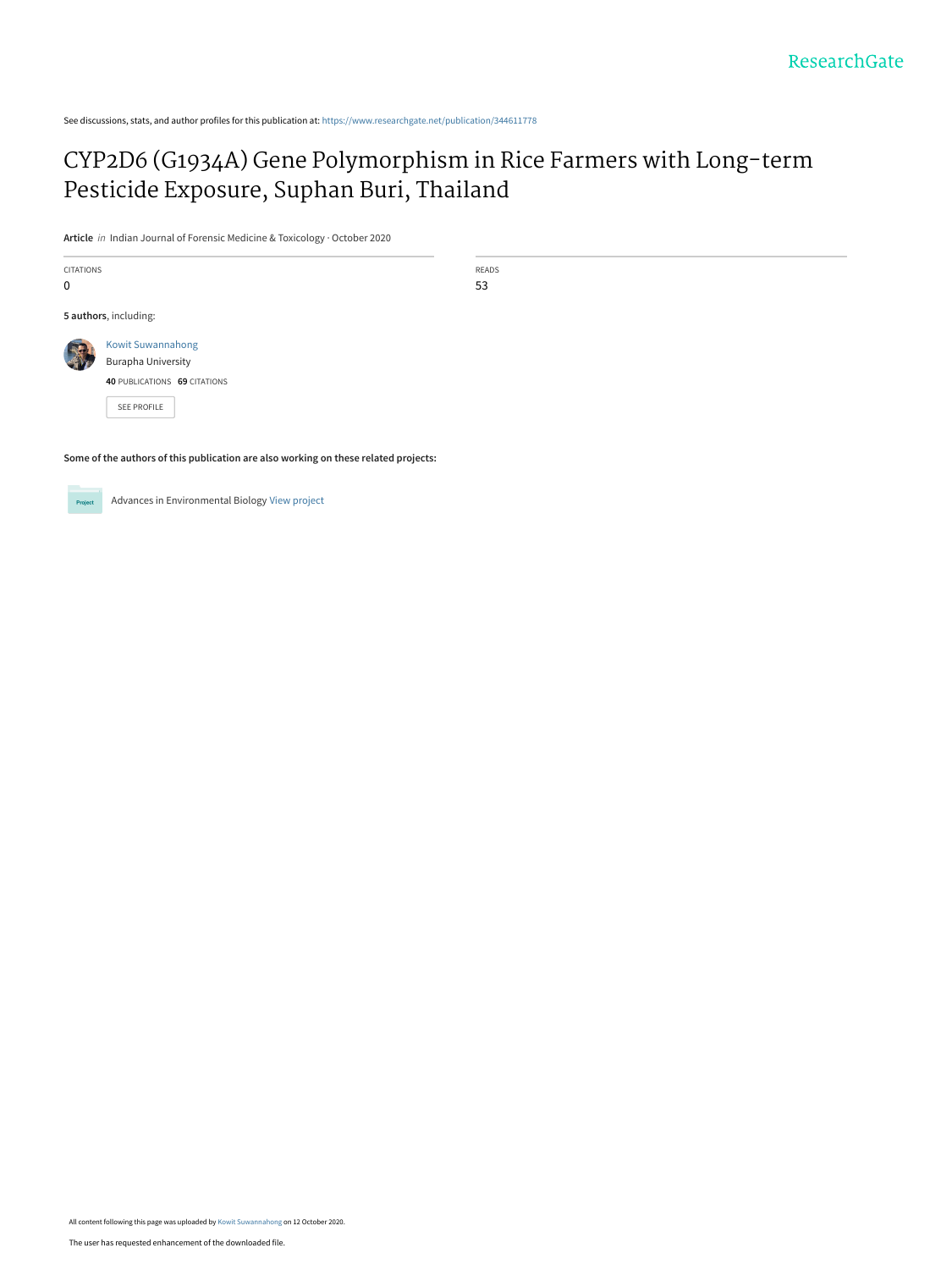# **CYP2D6 (G1934A) Gene Polymorphism in Rice Farmers with Long-term Pesticide Exposure, Suphan Buri, Thailand**

# Tanunchanok Pitaksilp<sup>1</sup>, Kampol Ruchiwit<sup>2</sup>, Kowit Suwannahong<sup>3</sup>, Wanida Pongstaporn<sup>4</sup>, **Yuttana Sudjaroen<sup>5</sup>**

<sup>1</sup> Research Scholar <sup>2</sup> Associate Professor, Department of Forensic Science, Faculty of Allied Health Sciences, *Thammasat University, Thailand, 3Assistant Professor, Department of Environmental Health, Faculty of Public Health, Burapha University, Thailand, 4Assistant Professor, Department of Medical Science, Faculty of Science, Rangsit University, Thailand, 5Assistant Professor, Department of Applied Sciences, Faculty of Science and Technology, Suan Sunandha Rajabhat University, Thailand*

#### **Abstract**

CYP2D6 G1934A (rs 3892097) gene polymorphism in coding region is leads to catalytic rate of cytochrome P450 enzyme activity toward xenobiotic, including insecticide. Study was aimed to investigate CYP2D6 (G1934A) gene polymorphism in rice farmers along with occupational health risks and behaviors; and to evaluate the relationship of gene polymorphisms and serum cholinesterase (SChE) levels. Cross-sectional study was carried out from June 2019 to February 2020. Data had collected from health service program by U-Thong district health promoting hospital. Gathered information concerning of pesticide exposures from 50 rice farmers and 50 control respondents was conducted by questionnaire interviewing. Each serum sample was determined SChE activity test by paper test and automatic analyzer; and EDTA blood was analyzed genotyping by PCR-RFLP. Chi-square was used to analyze on the different of personal information; and of polymorphism. Person correlation was evaluated relationship between SChE level and genotypes. 60% of rice farmers were used pesticide over 10 years. Means of SChE level of both groups were within reference value and significantly different (*p* = 0.033). Polymorphisms were included wild type (GG), heterozygote (GA) and homozygote (AA); and were significantly different between rice farmers and control (*p* = 0.0001). GA genotype in rice farmers was more frequent and AA genotype was not detected. Relationship of polymorphism and SChE level were negative correlated  $(r = -0.258; p = 0.009)$ . CYP2D6 gene polymorphism may useful biomarker for duties assignments in agricultural workers especially risk group (GA genotype).

*Keywords: CYP2D6 gene polymorphism*, *cholinesterase inhibitors, chronic pesticide exposure, cytochrome P450, organophosphate, serum cholinesterase*

# **Introduction**

Pesticides are substances that are meant to control pests, including weeds. The most common

# **Corresponding Author: Yuttana Sudjaroen,**

Forensic Science Program, Department of Applied Sciences, Suan Sunandha Rajabhat University, U-Thong Nok road, Dusit, 10300 Bangkok, Thailand Contact: +66-2-1601143; Fax: +66-2-1601146; E-mail: yuttana.su@ssru.ac.th

type of pesticides imported in Thailand is herbicides, followed by insecticides and fungicides [1] (Ministry of Agricultural and Cooperatives Office of Agricultural Economics, 2014). Thai agricultural workers report they typically use a variety of pesticides, applying them an average of three to four times a month  $[2, 3]$ . Suphanburi province is located in central plain, which is a member of "rice bowl" of Thailand. Because of enough water supplies in this cultivation area, two or three rice growing cycles can be done rather than Northeast area. Rice growing cycle is consisting of land preparation, seeding, planting and harvesting. Agrochemicals for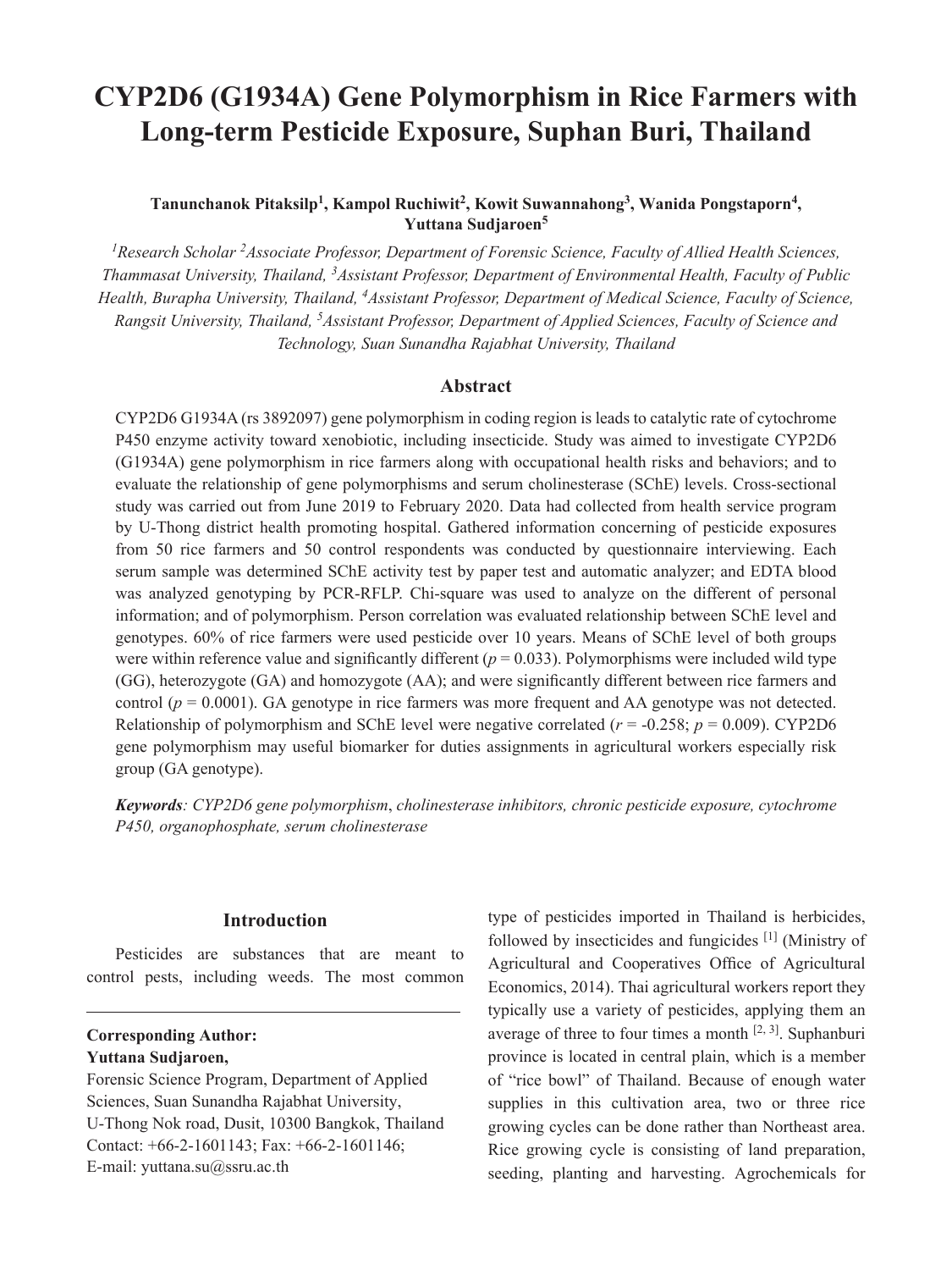seeding and planting period are more use in Central area than in Northeast area, thus, farmers may expose to pesticides more frequent rather than other area also. Moreover, agropesticide application in Central of Thailand is on intensively cultivated rice crop land when water conditions allow had been occurred [4]. This is a significant factor in allowing many farmers to continue growing rice, but it has also created health hazards for those who took up agropesticide spraying as a profession [5]. Agricultural workers in Suphanburi had reported using several brands of insecticides, plant hormones, and chemicals for "control of plant diseases". Most of active insecticide substances in commercial products are abamectin, chloropyrifos, carbofuran, and cypermethrin [6, 7].

Chloropyrifos and carbofuran are common members of organophosphate (OP) and carbamates (CB), respectively. OP and CB act as acetyl cholinesterase (AChE) inhibitors, which are affecting to several organs, such as peripheral and central nervous systems, muscles, liver and pancreas. Impairment of enzymatic pathways modulated biochemical metabolism within cytosol, mitochondria, and peroxisomes may cause by AChE inhibition at target organs [8-10]. Biological effects of pesticide are involved by oxidative stress, epigenetic controls and gut microbiological digestion and modulation of genetic polymorphisms [11]. Organophosphate pesticides (OPs) are primarily metabolized by several xenobiotic metabolizing enzymes, which are including cytochrome P450 enzymes. Cytochrome P450 polymorphisms are common biomarkers for evaluation of susceptibility in pesticide exposure [12]. CYP2D6 G1934A (rs 3892097) gene polymorphism is leads to catalytic rate of enzyme activity [13]. CYP2D6 1934A allele is related to the susceptibility to organophosphate chronic toxicity in Egyptians [14]. This study was aimed to investigate CYP2D6 G1934A gene polymorphism in Thai rice farmers along with occupational health risks and behaviors; and to evaluate the relationship of gene polymorphisms and serum cholinesterase (SChE) levels. This genotypic polymorphism may help to identify the risk of occupational exposure especially management of chronic pesticide toxicity**.**

#### **Materials and Methods**

#### **Subject recruitment and data collection**

The study was conducted in U-Thong district, Suphan Buri province, about 150 km from West of Bangkok, where rice is main harvesting product. Main of herbicide use is paraquat and glyphosate. Outsource pesticide sprayers were common finding in rice field. Cross-sectional study was carried out from June 2019 to February 2020 on data had collected from annually health service program by health promoting hospital, This study was recruited 100 respondents included 1) 50 rice farmers (risk group) were aged 18-65 yr who lived in this area, which had handle pesticide regularly or work in paddy field at least three years or more 2) The control group was included 50 respondents who lived nearby field area and listed in house registration, had nonrelated professional for farm workers. Respondents with a history of serious conditions, such as, liver diseases, severe cardiovascular diseases, cancer were excluded. Questionnaire interviewing and blood collection were conducted by well-trained research assistants and medical technologists, respectively. Gathered information concerning of long-term pesticide exposures including personnel information, adverse health symptoms, personal protective equipment (PPE) used, and practical knowledge of pesticide use were recorded from questionnaires by personnel interviewing. The sample size was estimated using the single proportion formula with 95% confidence interval and based on percentage of abnormal SChE level in previous study [3]. The Ethics Committee of Thammasat University was approved this research protocol (COA No. 085/2562). The director of U-Thong district ′s health promoting hospital, Suphan Buri province gave permission to conduct on this study. All participants gave informed consented.

#### **Blood collection, preparation and storage**

Each 5 ml of blood sample was obtained by venepuncture from median cubital vein during morning (7-9 a.m.); and drawn into clotting blood and EDTA tubes for 3 ml and 2 ml, respectively. Clotting blood tube was further centrifuged; and serum was separated within 2 h after phlebotomy and stored at -20  $^{\circ}$ C <sup>[15]</sup> for SChE activity test. Whole blood contained in EDTA tubes were prepared for genomic DNA extraction by using the QIAamp blood DNA mini kit (QIAGEN Thailand,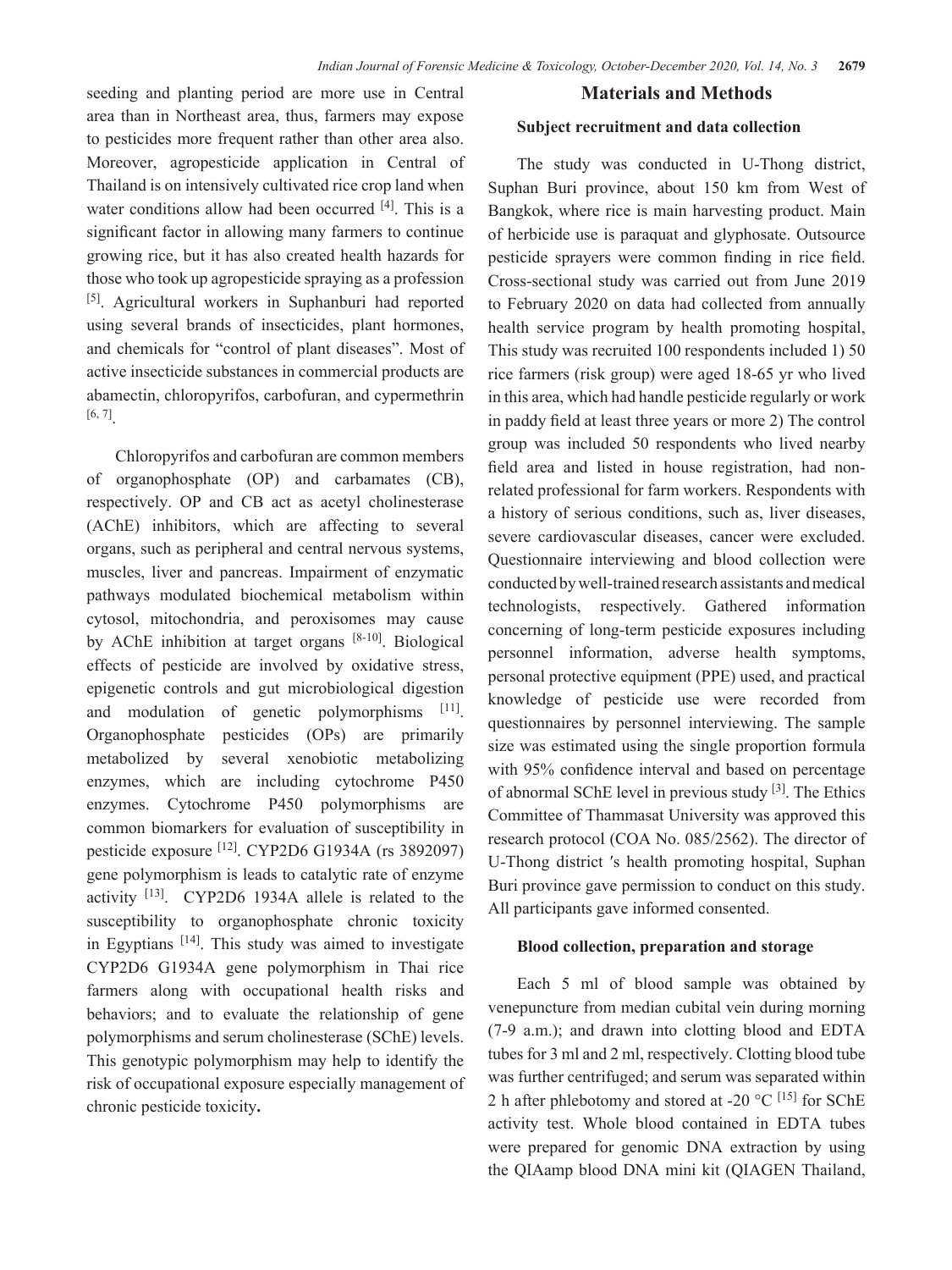Bangkok, Thailand) and genomic DNA was stored at  $-20$  °C.

#### **SChE activity test**

Screening of SChE level by paper test and confirming of SChE level was done by automatic analyser. The paper test kit was developed and manufactured by Government Pharmaceutical Organization (GPO), Thailand. The efficiency of test including sensitivity, specificity and positive predictive values were 77, 90 and 85%, respectively  $[16]$ . The quantitative for SChE level was conducted by automatic analyzer, COBAS c501 (Roche-diagnostics, Rotkreuz, Switzerland), which were performed in certified clinical laboratories. SChE level were interpreted by reference values according by instruction of manufacturer.

#### **CYP2D6 G1934A polymorphisms by PCR-RFLP**

DNA template was amplified by polymerase chain reaction (PCR) using forward 5'-GCT TCG CCA ACC ACT CCG-3' and reverse 5'-AAA TCC TGC TCT TCC GAG GC-3' primers, which were corresponded to CYP2D6 G1934A region [17]. PCR was performed in 25 µl of total volume, which was contained 1 µl of DNA template, 0.5  $\mu$ l of each primer (20 pmol/ $\mu$ L), 5  $\mu$ l of  $10X$  PCR buffer (1.5 mM  $Mg^{2+}$ ) include dNTP mixture and 0.2 µl of 1 U AmpliTaq polymerase (Thermo Fisher Scientific, USA). PCR was performed with initial denaturation at 94°C for 5 min. followed by 35 cycles consisting of denaturation at 94°C for 1 min, annealing at 61°C for 1 min and extension at 72 °C for 1 min followed by final extension at  $72 \degree C$  for 7 min by using Thermal cycler (Applied Biosystems, USA). Restriction fragment length polymorphism (RFLP) was performed: DNA product was digested by *BstNI* Restriction Enzyme (New England Bio Labs, Cambridge, UK). Digested DNA fragments was separated on 2% of agarose gel electrophoresis apparatus then stained with ethidium bromide. DNA electrophorogram was read by using ultraviolet transillumination (Promega, USA). CYP2D6 G1934A single nucleotide polymorphisms (SNPs) were 1) 104- and 230-bp fragments for the 1934G allele and 2) 334-bp fragment (undigested) for the 1934A allele. The interpretation of CYP2D6 G1934A genotypes were represented 104, 230-bp fragment for wild type (GG); 104, 230, 334-bp fragments for heterozygous (GA); and 334-bp fragments for homozygous (AA) [14]. Quality control of test was done by DNA sequencing, which was randomized from 15% of samples.

# **Statistical Analysis**

Descriptive data was explained by using mean and standard deviation; and frequency. The Kolmogorov-Smirnov test was used to test for normal distribution of data. Chi-square was used to analyze on the different of personal information and CYP2D6 G1934A genotypes between rice farmer and controls groups. Independent *t*-test was used for comparison of SChE level between rice farmer and controls groups. Person correlation was evaluated between SChE level and PON1 Q192R genotypes. The statistical significance was judged at *p*< 0.05. SPSS 21.0 software was used for statistical analysis (SPSS, Chicago, Illinois, USA).

#### **Results and Discussion**

#### **Chronic pesticide exposure in rice farmers**

No statistical significance different between rice farmers and controls for gender and risked behavior, such as alcoholic consumption. All of rice farmers were long-term pesticide exposure and 60% of rice farmers were used pesticide over 10 years; and rate of pesticide exposure was mainly for 1-2 time/week. The related pesticide used symptoms were rarely occurred and almost of them had health education for awareness of pesticide uses (Table 1). However, unexpected finding may due to unspecific symptoms, imprecisely explain by personal interviewing and tolerance of frequent exposed farmers. Means of SChE level were significantly different between rice farmers and controls ( $p = 0.033$ ), however, there were within reference value (Table 1).

Some of rice farmers had SChE level lower than reference value (data not show), which was implied that SChE may not be a good marker for quantifying exposure to pesticide among sprayers, especially during spraying season. In previous study, agriculturists can be exposed to pesticides divided into sprayers, agriculturists and other professions, however, the SChE levels among them were not significantly difference and level was still within reference range [18]. Most of studies on Thai pesticide exposure had reported exposure of single type of pesticide; however, mixed pesticide uses are more common for multi-crop cultivation. Thus, screening of other biomarkers for evaluation of long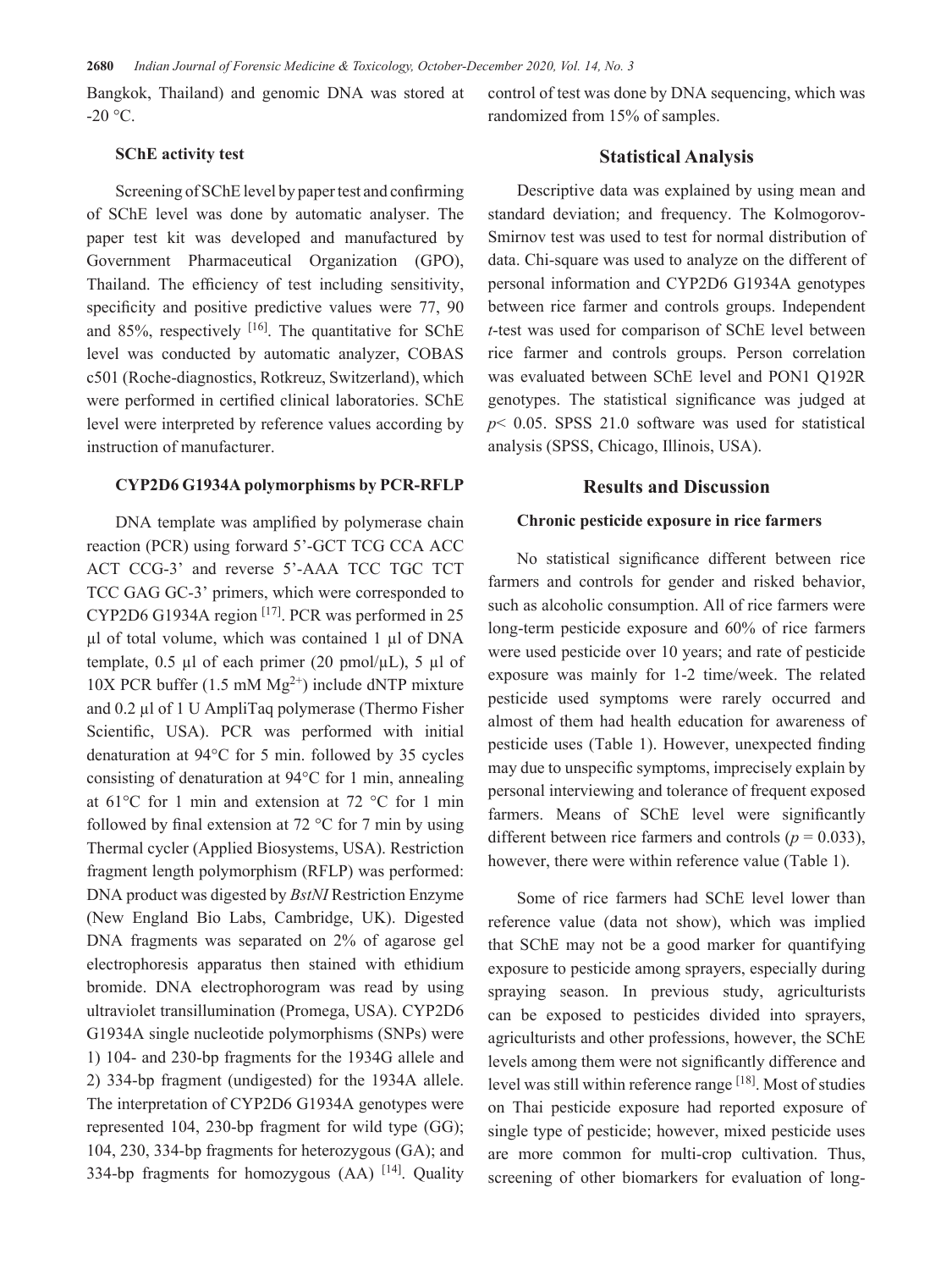term pesticide exposure rather than serum cholinesterase such as, alkyl phosphate metabolites (DAPs), urinary 3-phenoxybenzoic acid (3-PBA) and urinary glyphosate, is still necessary for public provider [19].

CYP2D6 (G1934A) gene polymorphism in rice farmers

The DNA fragments electrophoresis of CYP2D6 (G1934A) gene polymorphism in rice farmers were included wild type (GG), heterozygote (GA) and homozygote (AA) (Fig. 1). The genotypic polymorphisms of rice farmers and control were significantly different (*p*=0.0001); rice farmers were more frequent RR genotype rather than control (Table 2), however AA genotype was not detected from both groups. The relationship of CYP2D6 (G1934A) gene and SChE level were negative correlated  $(r = -0.258)$ with statistically significant ( $p = 0.009$ ) (Table 3). Six of rice farmers were low SChE level (<5,500 U/L) and GA genotype polymorphism (data not show).

CYP2D6 is important member of cytochrome P450 based on various xenobiotic substrates, which are shows a very high degree of variability due to the extensive

genetic polymorphism that influences gene expression and enzymatic function <sup>[20]</sup>. CYP2D6 gene is involved in the secondary metabolic pathway of desulphuration of isocarbophos (ICP). ICP enantiomers and its oxidative desulphuration metabolite, isocarbophos oxon (ICPO) has been reported to be inhibitors of acetylcholinesterase  $[21, 22]$ . The CYP2D6 inhibitors are resulted in 50% inhibition of cholinesterase activity for parathion, 38% diazinon and 30% chlorpyrifos as compared to control  $[23]$  and SChE is significantly reduced in chronic organophosphate exposures [14]. The variants of CYP2D6 alleles at third intron and four exons are resulted in missing of transcription and single based deletion of mRNA  $[24]$ . Thus, this finding was corresponded to previous study by reduction of cholinesterase activity and GA genotype was more susceptible to pesticide rather than wild type in Thai population, which was sparely reported. Large scale and seasonal variation studies on gene polymorphism and environmental expose will conduct to confirming the finding. Genotyping on polymorphism may also useful biomarker for agricultural workers to assignment of appropriate duties, especially high risk group.

| <b>Personal data/Exposing factors</b> | Rice farmer $(\% )$ | Control $(\% )$ | p-value   |  |  |
|---------------------------------------|---------------------|-----------------|-----------|--|--|
| Gender: Male                          | 34(68)              | 30(60)          |           |  |  |
| Female                                | 16(32)              | 20(40)          | 0.405     |  |  |
| Age : $<$ 40 years                    | 22(44)              | 40(80)          |           |  |  |
| $\geq$ 40 years                       | 28 (56)             | 10(20)          | $0.0001*$ |  |  |
| Alcohol intake: none                  | 36(72)              | 33 (66)         |           |  |  |
| drinking                              | 14(28)              | 17(34)          | 0.517     |  |  |
| Duration of pesticide use: 4-9 years  | 18 (36)             |                 |           |  |  |
| $> 10$ years                          | 32(64)              |                 |           |  |  |
| Frequency of exposure: 1-2 days/week  | 30(60)              | -               |           |  |  |
| 3-4 days/week                         | 4(8)                | -               |           |  |  |
| 5-6 days/week                         | 16(32)              |                 |           |  |  |

**Table 1: The frequency of personal data and pesticide-exposing factors from rice farmers and controls**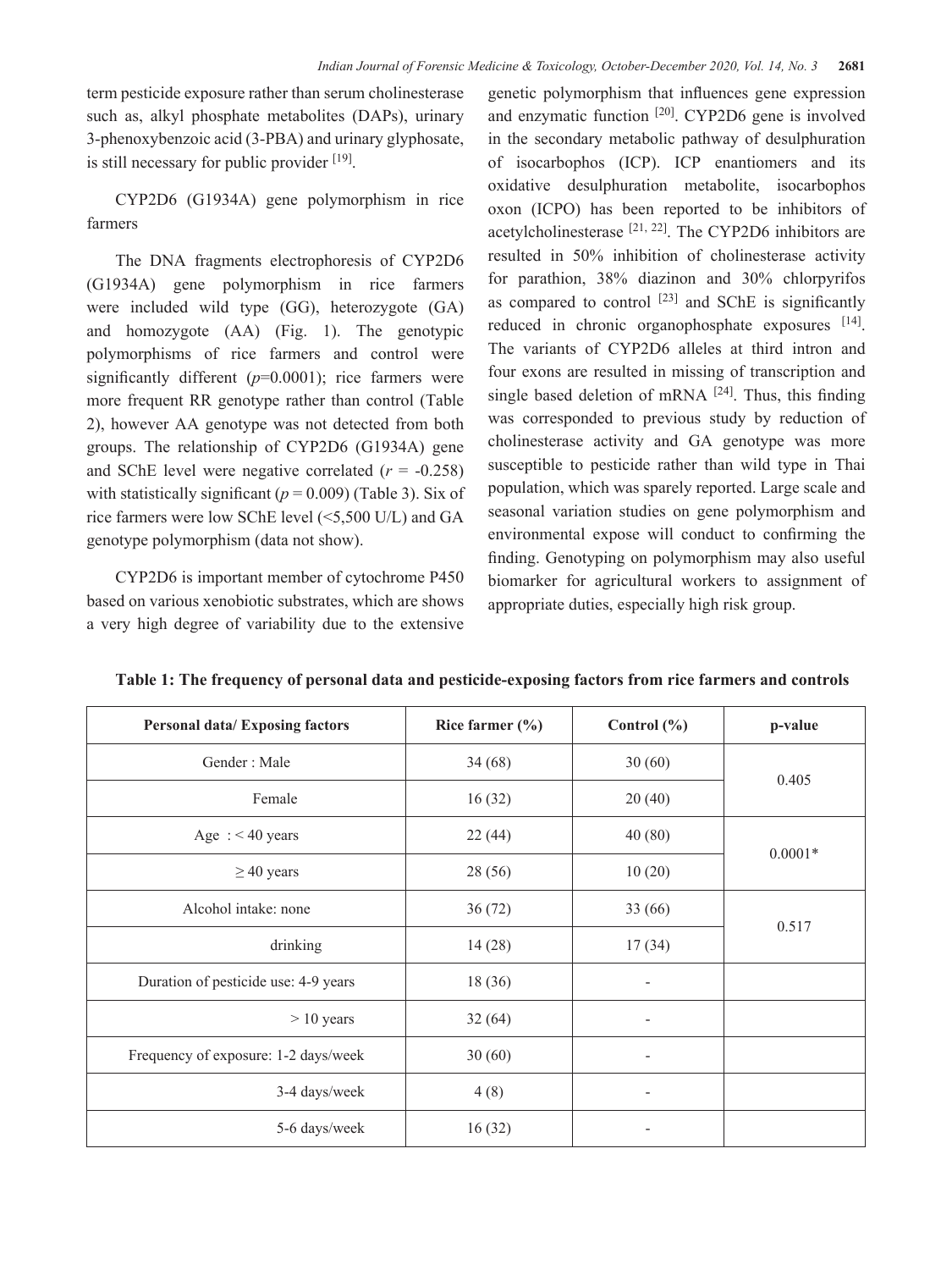*Cont...* **Table 1: The frequency of personal data and pesticide-exposing factors from rice farmers and controls**

| Clinical symptoms: None       | 36(72)              |                     |          |
|-------------------------------|---------------------|---------------------|----------|
| Headache/vertigo              | 11(22)              | -                   |          |
| Abdominal cramp               | 3(6)                | -                   |          |
| Health education: none        | 13(26)              |                     |          |
| educated                      | 37(74)              |                     |          |
| Serum cholinesterase (U/L) ** | $7247.2 \pm 1293.3$ | $7775.9 \pm 1152.8$ | $0.033*$ |

\* Statistically significant at *p*<0.05; \*\* Serum cholinesterase (SChE) was screened by paper test before tested with automatic analyzer and represented as mean  $\pm SD$  (reference value = 5,500-13,000 U/L).

#### **Table 2: Genotypic frequency of CYP2D6 (G1934A) in rice farmer and control groups**

| Genotype                     | Control |               | Farmer |               | p-value   |
|------------------------------|---------|---------------|--------|---------------|-----------|
|                              | N       | $\frac{0}{0}$ | N      | $\frac{0}{0}$ |           |
| Wild Type (GG genotype)      | 44      | 88            | 22     | 44            | $0.0001*$ |
| Polymorphism (GA genotype) a | 6       | 12            | 28     | 56            |           |

\* Statistically significant at *p*<0.05

a Homozygous polymorphism (AA genotype) was not detected

# **Table 3: Relationship of CYP2D6 (G1934A) genotypes and SChE level**

| Genotype        | N  | SChe (U/L)            |          | p-value  |
|-----------------|----|-----------------------|----------|----------|
| Wild Type       | 66 | $7820.14 \pm 1103.25$ |          | $0.009*$ |
| GA Polymorphism | 34 | $7278.89 \pm 1307.70$ | $-0.258$ |          |

\* Statistically significant at  $p<0.05$ ;  $r =$  Pearson correlation coefficient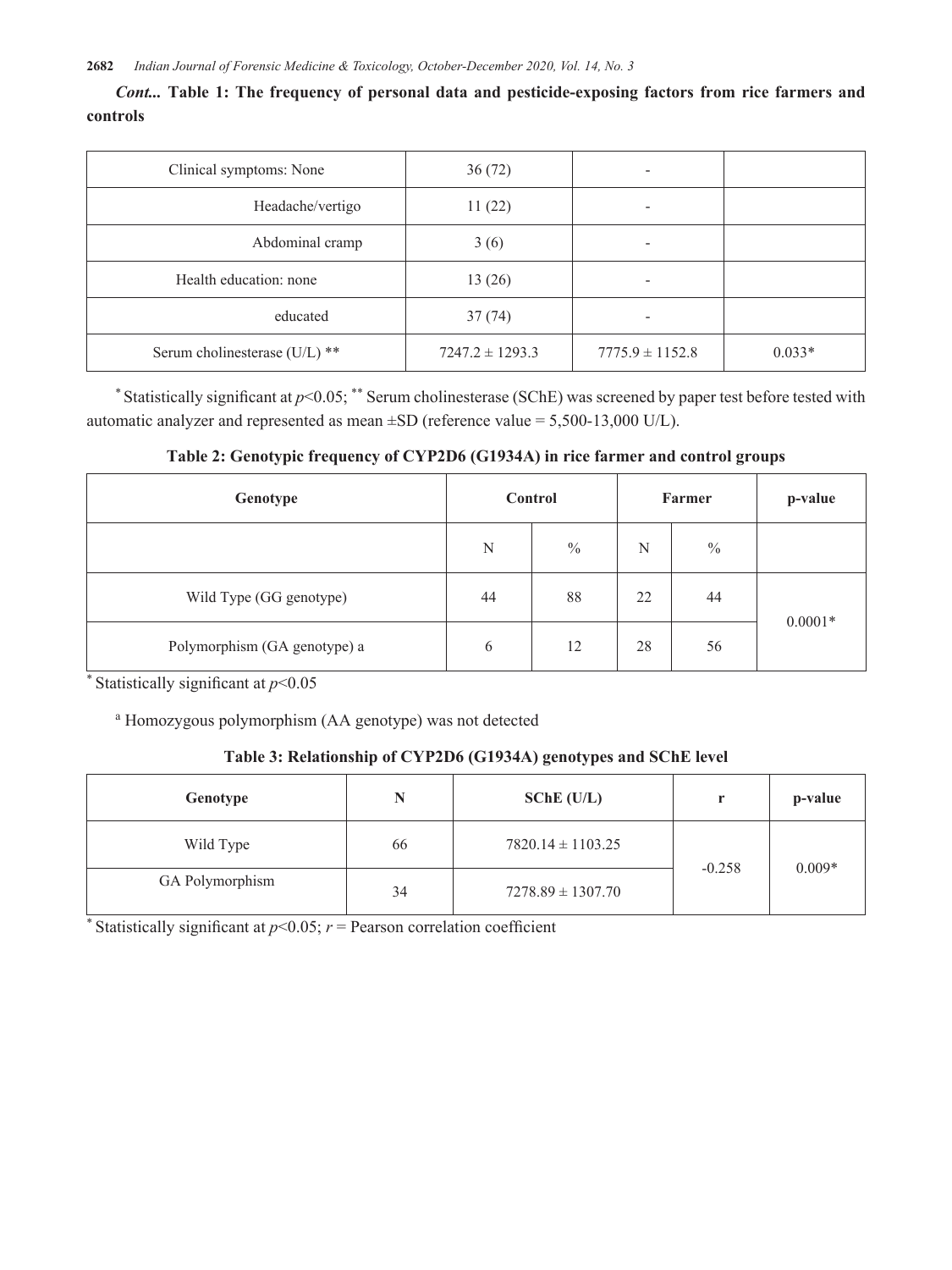

Figure 1: DNA fragment separation. First Lane (from left): DNA ladder; Lane 2, 6, 9, 11, 12, 17, 23, 50 and 59: 104, 230-bp for GA genotype (polymorphism); and Lane 15, 16, 30, 32 and 42: 334-bp for GG genotype (wild type).

#### **Conclusion**

CYP2D6 (G1934A) polymorphism may useful biomarker combining with SChE activity test for duties assignments in agricultural workers especially risk group (QR genotype).

**Acknowledgement:** We would like to sincerely thank medical staffs from U-Thong district ′s health promoting hospital for local public relation and research assistants providing.

**Source of Funding:** Thammasat University and Suan Sunandha Rajabhat University, Bangkok, Thailand.

**Ethical Clearance:** Ethics Committee of Thammasat University was approved this research protocol (COA No. 085/2562).

**Conflicts of Interest:** The authors confirm that there are no conflicts of interest.

#### **References**

- 1. Ministry of Agricultural and Cooperatives Office of Agricultural Economics. Bangkok: [homepage on the Internet]. Summary of imported pesticides (in Thai). Available from: www.oae.go.th/ewt\_news. php?nid=146&filename=index.
- 2. Panuwet P, Prapamontol T, Chantara S, Thavornyuthikarn P, Montesano MA Whitehead

RD Jr, et al. Concentrations of urinary pesticide metabolites in small-scale farmers in Chiang Mai Province, Thailand. Sci Total Environ. 2008; 407(1): 655-668.

- 3. Kachaiyaphum P, Howteerakul N, Sujirarat D, Siri S, Suwannapong N. Serum cholinesterase levels of Thai chili-farm workers exposed to chemical pesticides: prevalence estimates and associated factors. J Occup Health. 2010; 52(1): 89-98.
- 4. Grandstaff, S, Srisupun, W. Agropesticide contract sprayers in Central Thailand: Health risks and awareness. Southeast Asian Stud. 2004; 42: 111- 131.
- 5. Monarca D, Cecchini M, Guerrieri M, Santi M, Bedini R, Colantoni A. Safety and health of workers: exposure to dust, noise and vibrations. ACTA Hortic. 2009; 845: 437-442.
- 6. Prasertsung N. Situation of pesticides used in rice fields in Suphanburi Province; Proceedings of the conference on chemical pesticides. Nov 15-16, 2012. Available from: www.thaipan.org/sites/default/ files/conference2555/conference2555\_1\_10.pdf.
- 7. Sapbamrer R. Pesticide use, poisoning, and knowledge and unsafe occupational practices in Thailand. New Solutions. 2018; 28(2): 283-302.
- 8. Pohanka M. Inhibitors of cholinesterases in the pharmacology, the current trends. Mini Rev Med Chem. 2019; doi: 10.2174/1389557519666191018